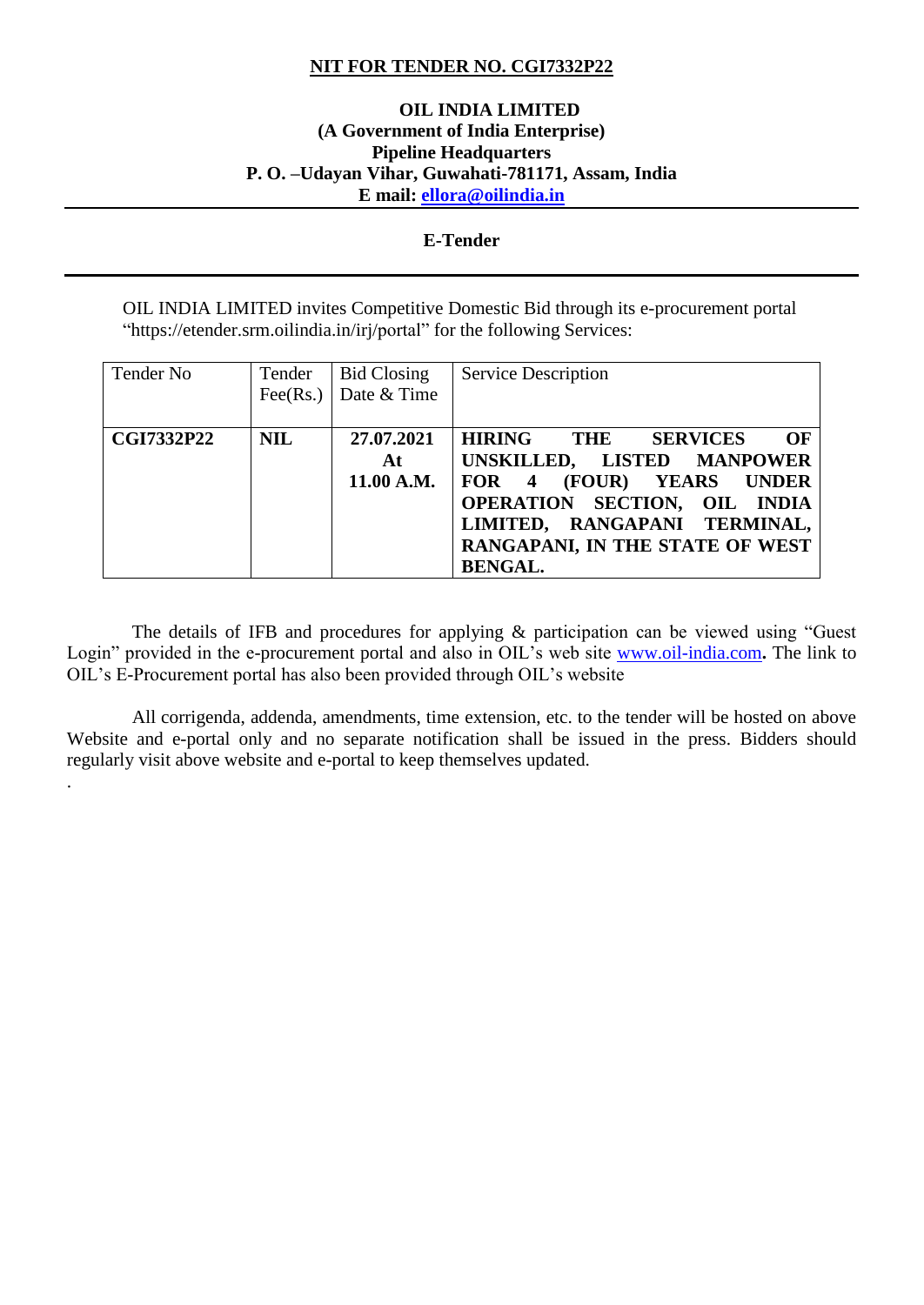## **BID REJECTION CRITERIA(BRC) / BID EVALUATION CRITERIA (BEC)**

## **BEC / BRC** :

## 1. **BID REJECTION CRITERIA (BRC):**

The bid shall conform to the specifications and terms and conditions given in the Bidding Documents. Bids will be rejected in case material and services offered do not conform to the required parameters stipulated in the technical specifications. Notwithstanding the general conformity of the bid to the stipulated specifications, the following requirements will have to be particularly met by the Bidders without which the same will be considered as non-responsive and rejected. All the documents related to BRC shall be submitted along with the Techno-Commercial Bid.

## 1.1. FINANCIAL REQUIREMENTS FOR BIDDERS:

## 1.1.1. **Annual Financial Turnover of the bidder during any of preceding three financial/ accounting years from the original bid closing date should be at least Rs.4,06,800.00**

For consortium: At least one member of the consortium to meet the above criteria of 50% turnover. The other members of consortium should meet minimum 25% turnover requirement.

1.1.2. Net worth of bidder must be positive for preceding financial/ accounting year.

1.1.3. Considering the time required for preparation of Financial Statements, if the last date of preceding financial/ accounting year falls within the preceding six months reckoned from the original bid closing date and the Financial Statements of the preceding financial/ accounting year are not available with the bidder, then the financial turnover of the previous three financial / accounting years excluding the preceding financial/ accounting year will be considered. In such cases, the Net worth of the previous financial/ accounting year excluding the preceding financial/ accounting year will be considered. However, the bidder has to submit an affidavit/ undertaking certifying that the balance sheet/ Financial Statements for the financial year ....... (as the case may be) has actually not been audited so far.

1.1.4. Documentary evidence: For proof of Annual Turnover & Net worth any one of the following documents must be submitted along with the bid:

1.1.4.1. A certificate issued by a practicing Chartered/Cost Accountant (with Membership Number and Firm Registration Number), certifying the Annual turnover & Net worth as per format prescribed in ANNEXURE.

OR

1.1.4.2. Audited Balance Sheet along with Profit & Loss account.

1.1.5. In case the bidder is a Central Govt. Organization/PSU/State Govt. Organization/Semi-State Govt. Organization or any other Central/State Govt. Undertaking, where the auditor is appointed only after the approval of Comptroller and Auditor General of India and the Central Government, their certificates may be accepted even though FRN is not available. However, bidder needs to provide documentary evidence for the same.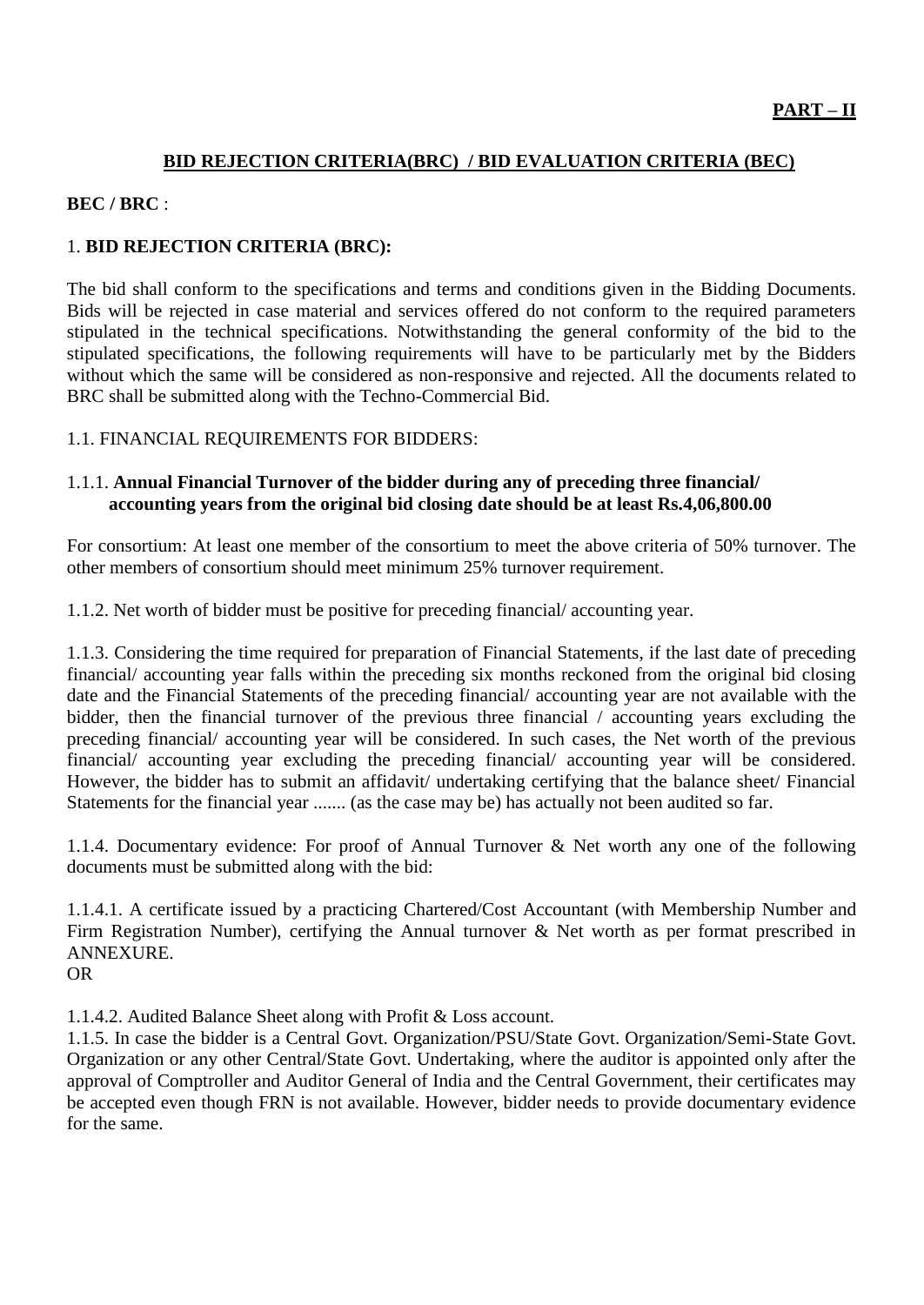# 1.2. TECHNICAL REQUIREMENTS FOR BIDDERS

1.2.1**. Experience**: **Bidder must have relevant experience in carrying out similar nature of jobs with contract works in previous 7 (seven) years to be reckoned from the original bid closing date, complying with the following:**

# **1.2.1.1. One similar successfully completed work costing not less than Rs.6,78,000.00**

1.2.1.2. **"Similar nature of job" means the bidder shall have the experience of the bidder shall have the experience of "Providing services of supply of Labour in Central Govt. Organization/ PSU/ State Govt. Organization/ Semi-State Govt. Organization or any other Central/ State Govt. Undertaking in India" during last 7 (seven) years ending bid closing date.**

1.2.1.3. A job executed by a bidder for its own organization / subsidiary cannot be considered as experience for the purpose of meeting BEC/ BRC.

1.2.1.4. For proof of requisite experience and relevant technical requirements, any one of the following documents/photocopies must be submitted along with the bid:

1.2.1.4.1. In case of OIL contractors, copy of 'Certificate of Completion(COC)'/ 'Certificate of Payments (COP)'/ 'Service Entry Sheet' of jobs successfully completed, during last 7(seven) years ending bid closing date, showing gross value of job done. It may be clearly noted that simply mentioning of OIL CCO Number will not be accepted.

1.2.1.4.2. Relevant certificate issued by any other Public Sector Undertaking/Govt. Department in last seven (07) years ending bid closing date showing:

- a) Gross value of job done; and
- b) Nature of job done; and
- c) Time period covering the financial year(s) as per NIT; and
- d) Clearly mentioning job completion date.

1.2.1.4.3. In case of tenders for Annual rate contracts / Maintenance and Service contracts, if the prospective bidder is executing rate / maintenance /service contract which is still running and the contract value/ quantity executed prior to due date of bid submission is equal to or more than the minimum prescribed value in the BEC such experience will also be taken in to consideration provided that the bidder has submitted satisfactory work / supply / service execution certificate issued by end user.

1.2.2. Other Technical criteria for bidder to qualify:

## 1.2.2.1**. The Bidder must have a business office establishment within 50 Km radius of Pump Station – Ranagapani Terminal. Documentary evidence must be provided in the form of Municipality Valid trade license or other such documents which satisfies as a proof of having the office establishment.**

- **(a) Trade License issued by the local authority in the name of the Firm or**
- **(b) Landline phone number in the name of the Firm or**

# **(c) Electricity bill for last one year in the name of the Firm**

1.3. All the supporting documents in compliance to BRC requirements above shall be scanned and uploaded along with the technical bid. Non-submission of the documents will result in rejection of bids.

## **1.4. Relaxation for OIL's existing contractors:**

**In case of contractors who are providing similar services of listed/unlisted contract labours to OIL (Pipeline Department at PHQ or Pump Stations) for at least six months in the last three years as on Bid Closing date (BCD) will be exempted from submission of documents under clauses of Financial**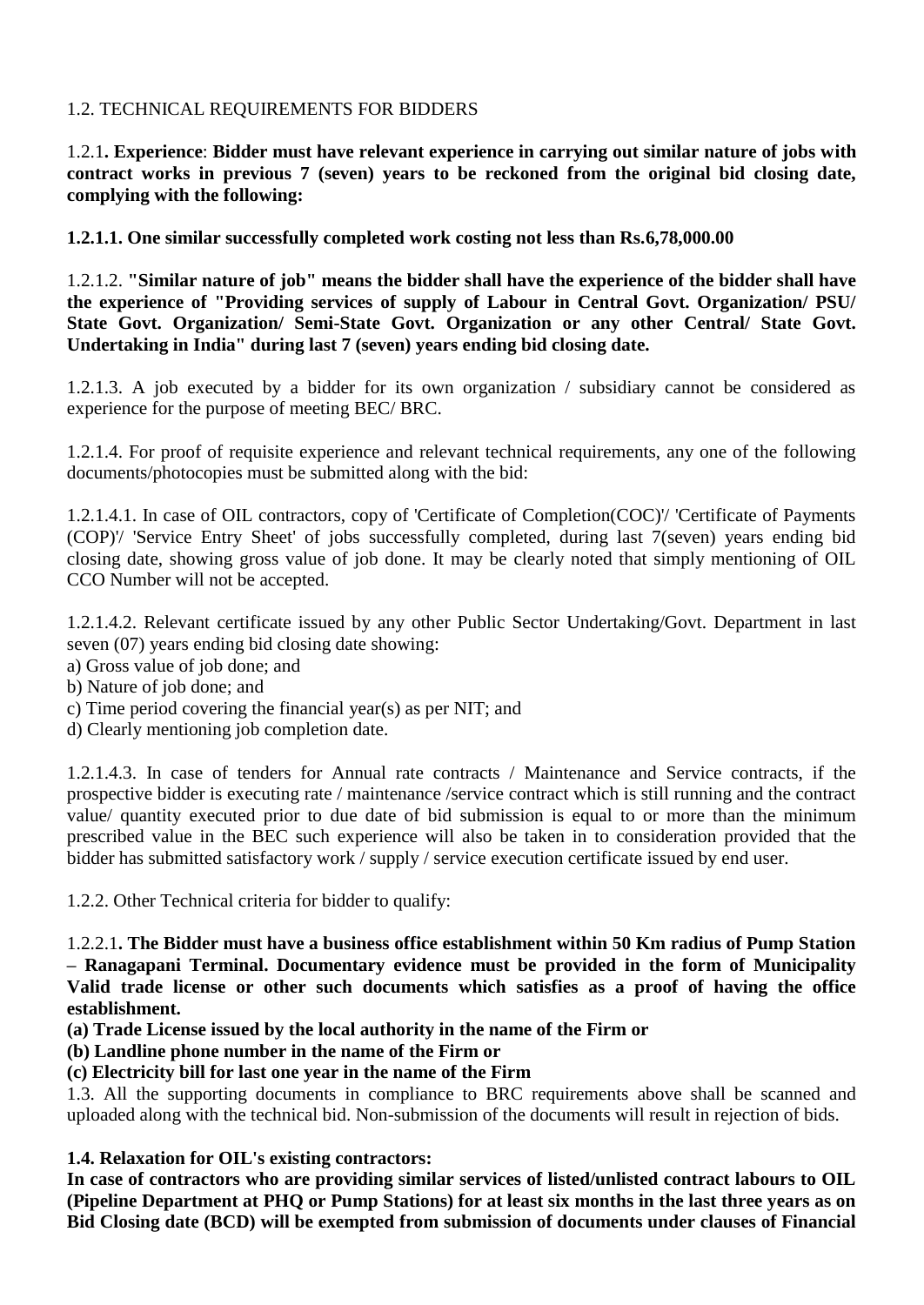**and Experience criteria of BRC conditions. However, they will have to provide the following documentary evidence: i) Copy of OIL's Work Order or ii) Copy of OIL's Contract copy.**

**Simply mentioning of OIL Contract Number or Work Order Number without the copy will not be acceptable.**

1.5. Any bid not complying BRC requirements shall be summarily rejected.

1.6. Bidders must have PF Account in their name issued by Regional Provident Fund Commissioner and ESI registration. Documentary evidence of the same is to be submitted.

1.7. Deviation to the following provision of the tender document liable for rejection of Bid:

- i. Firm price ii. EMD / Bid Bond iii. Scope of work iv. Specifications v. Price Schedule vi. Delivery / Completion Schedule vii. Period of Validity of Bid viii. Liquidated Damages ix. Performance Bank Guarantee / Security deposit x. Guarantee of material / work xi. Arbitration / Resolution of Dispute xii. Force Majeure xiii. Applicable Laws
- xiv. Integrity Pact, if applicable

xv. Any other condition specifically mentioned in the tender documents elsewhere that non-compliance of the clause lead to rejection of the bid.

1.8. The bidder must furnish the following:

- 1. Tax Exemption Certificate, if any, if applicable
- 2. Sales Tax registration No., if applicable
- 3. PAN no. (Photocopy of the PAN card required)
- 4. Service Tax/ GST registration No., if applicable:
- 5. VAT registration no., if applicable
- 6. Bank account no. with name of bank, type of account, Bank address & IFSC code.
- 7. P.F. Code, if applicable

# 1.9. **COMMERCIAL:**

1.9.1. Bidder shall submit the offer under "Single Stage Single Bid System".

1.9.2. Bidder shall furnish Bid Security along with Bid. Any bid not accompanied by a proper bid security will be rejected. Bidder shall submit original document to the address as specified with BCD before Bid opening date and time, otherwise Bid will be rejected. A scanned copy of this document should also be uploaded along with the bid.

1.9.3. Omitted.

1.9.4. Bidder shall furnish Bid Security as referred in Relevant Section of the Bid document so as to reach the Company (i.e. OIL) before due date of closing. Any bid for which bid security is not received before due Date of Bid Closing will be rejected.

1.9.5. Validity of the bid shall be minimum 90 days. Bids with lesser validity will be rejected.